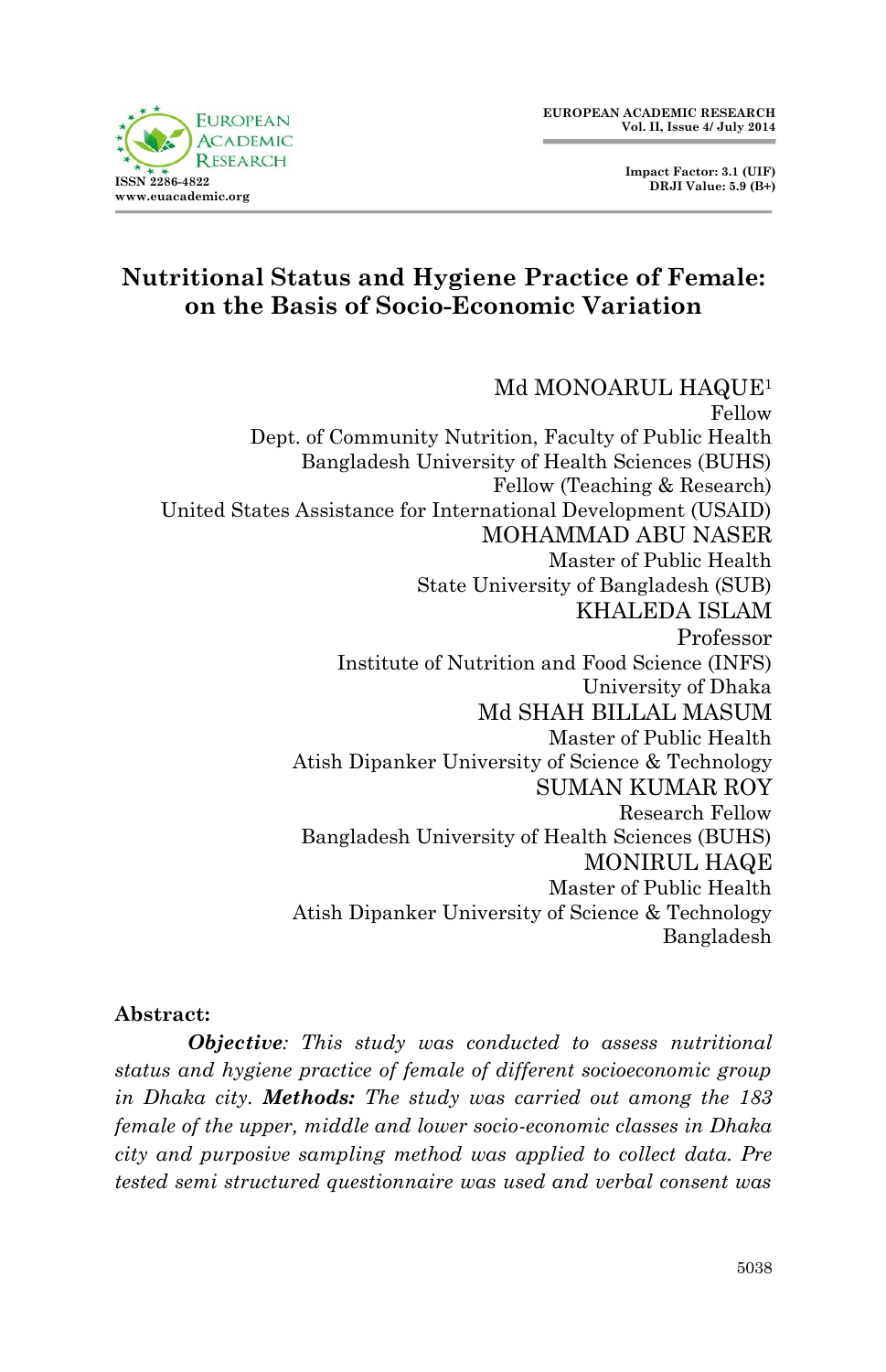*taken prior interview. Results: The mean age of upper class, middle class and lower class were 35±4, 25±3 and 21±7 in years. Almost all the upper and middle class societies were washed their hands before preparing food while 9.84% lower class female did not wash their hands. Almost 64% lower class female washed hands before taking meal by water only while it was only 5% among upper class. Middle class female (52%) used soap to wash hand before having meal. Liquid soap was more used by upper class but no upper and middle class female used soil to wash their hands. More than fifty percent (50.82%) in upper class and about forty four percent (44.26%) in the middle class female were within normal nutritional status while only onethird (34.43%) of the lower class were normal in their nutritional status. In case of chronic energy deficient level 3, all three groups showed nearly same result (upper class=33%, middle class=36%, lower class=31%). Conclusion: The study result should not be generalized and need further large scale research.*

**Key words:** Nutritional status, Hygiene Practice, Socio-economic group

## **Introduction**

**.** 

Urban life has been associated with undesirable changes in behavior especially regarding dietary habits and physical activities – factors that are significantly related to obesity<sup>1</sup> . Widespread malnutrition throughout the country is a significant public health problem as well as hindrance to national development. Particularly under five year children and woman are the worst victims of hunger and malnutrition<sup>2</sup>. The deprivation to women starts from birth in Bangladesh. The socioeconomic, health and nutritional status of women depict gloomy pictures throughout their life<sup>3</sup> . Moreover, like most developing countries, the picture of nutritional status of women is far too serious in the poorer socioeconomic groups who live in the rural areas and urban slums of Bangladesh<sup>4, 5</sup>. It has been

**EUROPEAN ACADEMIC RESEARCH - Vol. II, Issue 4 / July 2014** <sup>1</sup> Corresponding author: monoarmunna@yahoo.com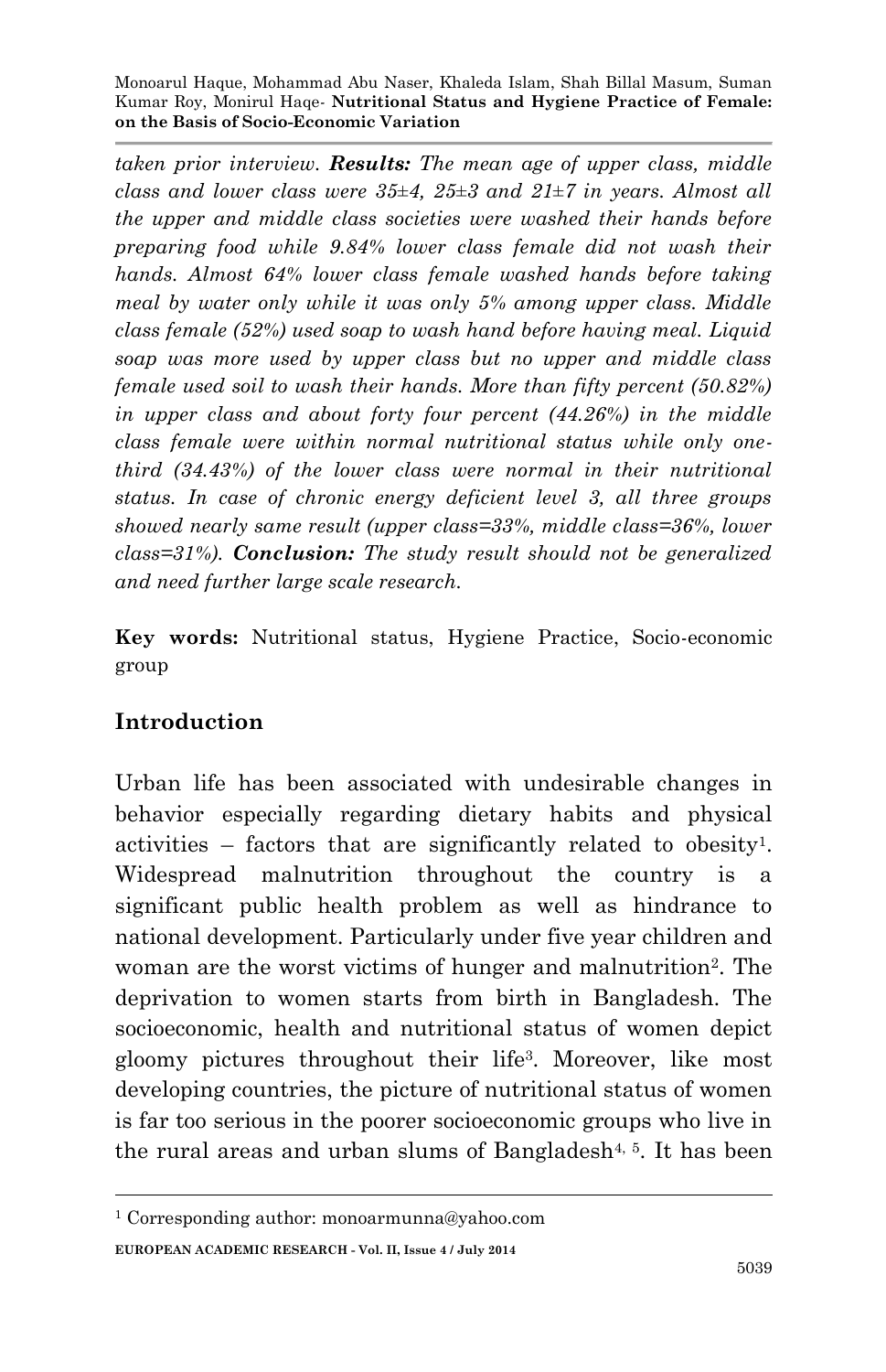recognized that infants, children and women of the reproductive age constitute the most vulnerable groups from the stand point of nutrition<sup>6</sup> . It is very much clear that the health and nutritional status of the city people is quite impossible to improve without improving the health and nutritional status of the slum dwellers, especially, slum mothers<sup>7</sup>. Research on urban slum mothers, specially, on nutrition is very relevant and deserves in depth studies<sup>7</sup> . The purpose of the study was to assess the nutritional status and hygiene practice of the women living in Dhaka city. So the findings of the study might provide a comprehensive picture on nutrition of women living in Dhaka city with different socioeconomic condition, which could inform and guide the concerned authorities for undertaking appropriate measures to improve the situation.

### **Methodology**

#### **Type of study**

The study was a descriptive cross sectional study.

### **Study population**

This study was conducted among the upper, middle and lower classes female of different selected areas in Dhaka city. The socio-economic classification in this study was made according to 2006 Gross National Income (GNI) per capita and using the calculation of World Bank (WB). The groups were: low-income  $$75.41$  or less (BDT  $\leq 5360$ ), lower middle-income \$75.5 -\$299.58 (BDT 5361-21270), upper middle-income \$299.68 - \$926.25 (BDT 21271-65761) and high-income \$926.33 or more  $(BDT \geq 65762)$ .

## **Study period**

The study was conducted from January 2012 to May 2012.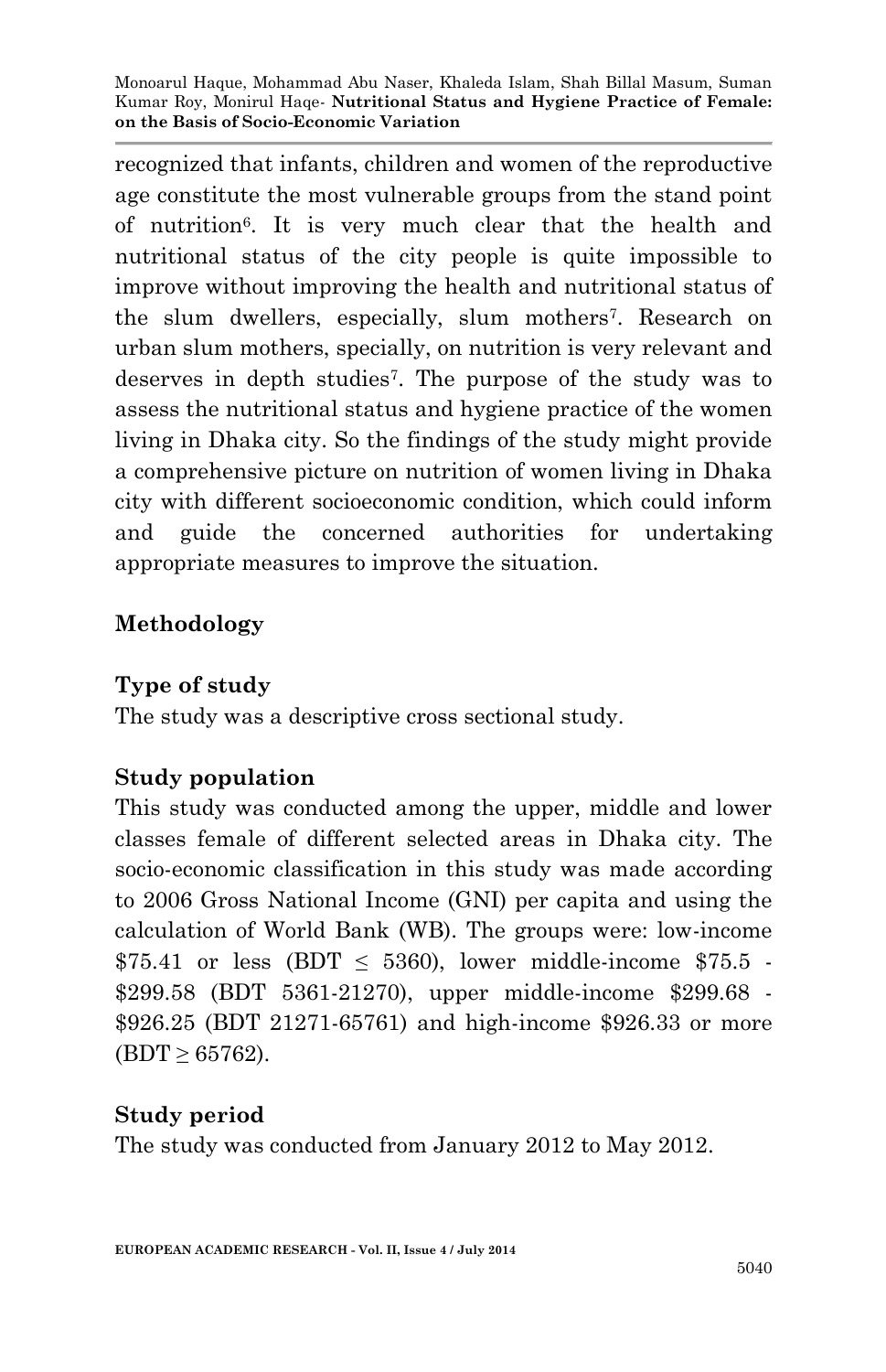**Sampling technique:** Purposive sampling method was used to collect data.

#### **Study area**

Gulshan, Badda, Banani, Lalmatia, Dhanmondi, Mohammadpur, Shankar, Magbazar, Tezgaon, Malibag, Baridhara, Mirpur and Ramna.

### **Data collection tools and methods**

Data were collected using pre tested semi structured questionnaire by face to face interview. After data collection, data were sent to the researcher, which was sorted, scrutinized by the researcher himself by the selection criteria and then data were analyzed by personal computer by SPSS version 12.0 program. Data were analyzed by descriptive statistics. Sick women, women with sick babies, mentally retarded and insane women were excluded from the study. For anthropometric measurements, height was measured with a standiometer and body weight was measured by standard procedure. Three measurements were recorded and the mean measurement was taken to the nearest 0.1 cm. Weight was recorded to the nearest 0.1 kg. For assessment of hygiene practice, hand washing practice among study subjects was observed.

## **Results**

The mean age of upper, middle and lower class were  $35\pm4$ ,  $25\pm3$ and 21±7 respectively. Nearly all were married and small family size were more (70%) among upper class. No illiterate and primary level of education was seen among upper and middle class but among lower class it was seen 26% and 30% respectively. Housewife was more (40%) among middle class but service holder was prominent among upper class (Table 1). Almost all the upper and middle class societies were washed their hands before preparing food while 9.84% lower class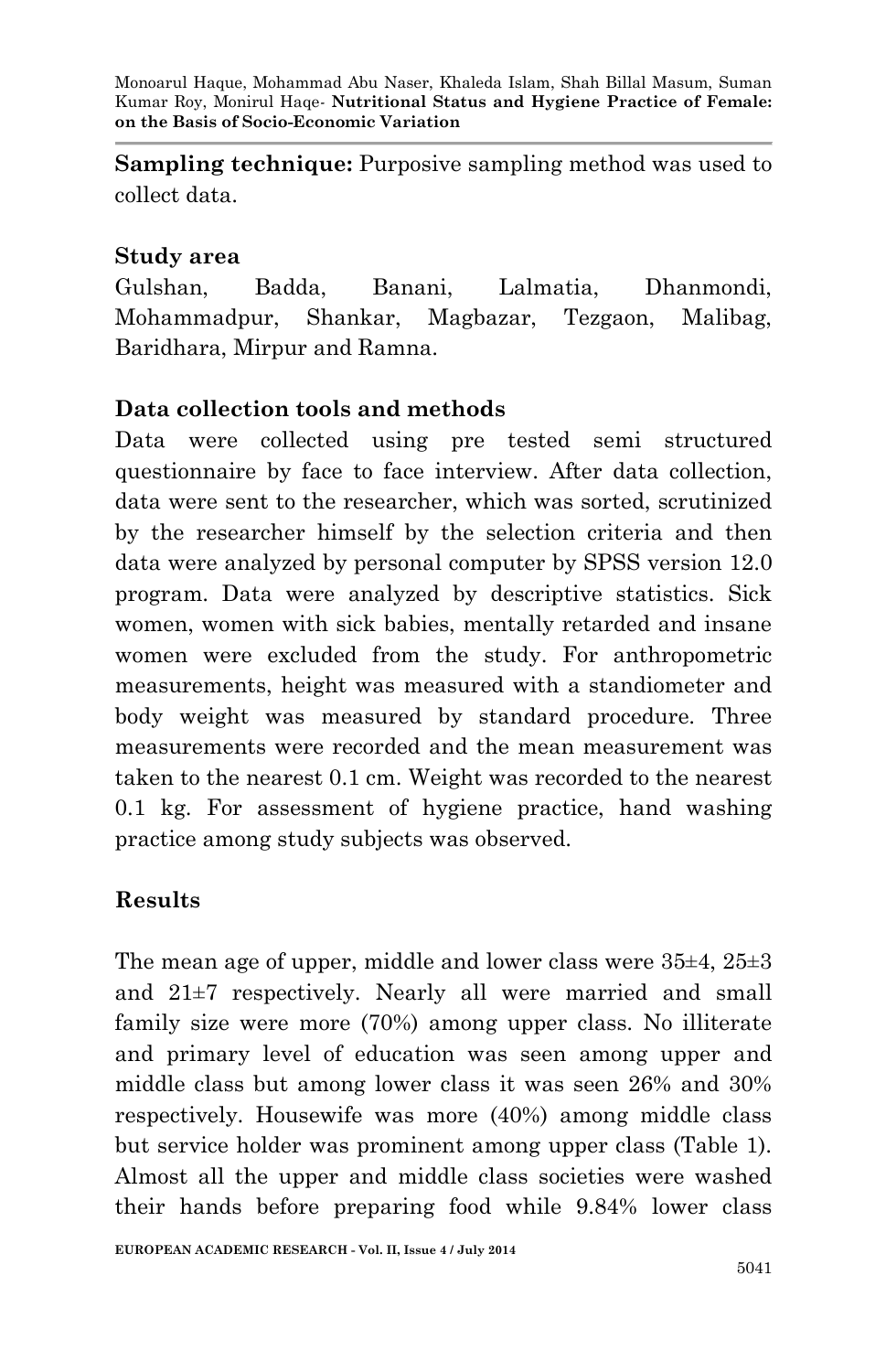female did not wash their hands (Figure 1). Almost 64% lower class female washed hands before taking meal by water only while it was only 5% among upper class. Middle class female (52%) used soap to wash hand before having meal. Liquid soap was more used by upper class but no upper and middle class female used soil to wash their hands (Table 2). More than fifty percent (50.82%) in upper class and about forty four percent (44.26%) in the middle class female were within normal nutritional status while only one-third (34.43%) of the lower class were normal in their nutritional status. In case of chronic energy deficient level 3, all three groups showed nearly same result (upper class=33%, middle class=36%, lower class=31%) (Table3).

| Characteristics |                 | Upper class | Middle class | Lower class |
|-----------------|-----------------|-------------|--------------|-------------|
| Mean age (yrs)  |                 | $35\pm4$    | $25\pm3$     | $21\pm7$    |
| Marital         | Married         | 61(100)     | 60(99.36)    | 61(100)     |
| status          | Divorced        | 0(0)        | 1(1.64)      | 61(100)     |
| Family size     | $5$             | 43(70.49)   | 35(57.38)    | 12(19.67)   |
|                 | $5-8$           | 15(24.59)   | 20(32.79)    | 26(42.62)   |
|                 | >8              | 3(4.92)     | 6(9.84)      | 23(37.70)   |
| Education       | Illiterate      | 0(0)        | 0(0)         | 16(26.23)   |
|                 | primary         | 0(0)        | 0(0)         | 18(29.51)   |
|                 | <b>SSC</b>      | 2(3.28)     | 12(19.67)    | 12(19.67)   |
|                 | HSC             | 15(24.59)   | 17(27.87)    | 10(14.75)   |
|                 | Graduate or     | 44(72.13)   | 32(52.46)    | 5(8.2)      |
|                 | more            |             |              |             |
| Occupation      | Housewife       | 10(16.39)   | 25(40.98)    | 7(11.48)    |
|                 | <b>Business</b> | 5(8.20)     | 6(9.84)      | 12(19.67)   |
|                 | Govt. service   | 20(32.79)   | 10(16.39)    | 8(13.11)    |
|                 | Pyt. service    | 26(42.62)   | 19(31.15)    | 13(21.31)   |
|                 | Labor           | 0(0)        | 0(0)         | 17(27.87)   |
|                 | Others          | 0(0)        | 1(1.64)      | 4(6.56)     |
| Total           |                 | 61(100)     | 61(100)      | 61(100)     |

**Table 1: Socio-economic characteristics of respondents (n=183)**

Results were expressed as frequency (%), Govt=Government, Pvt=Private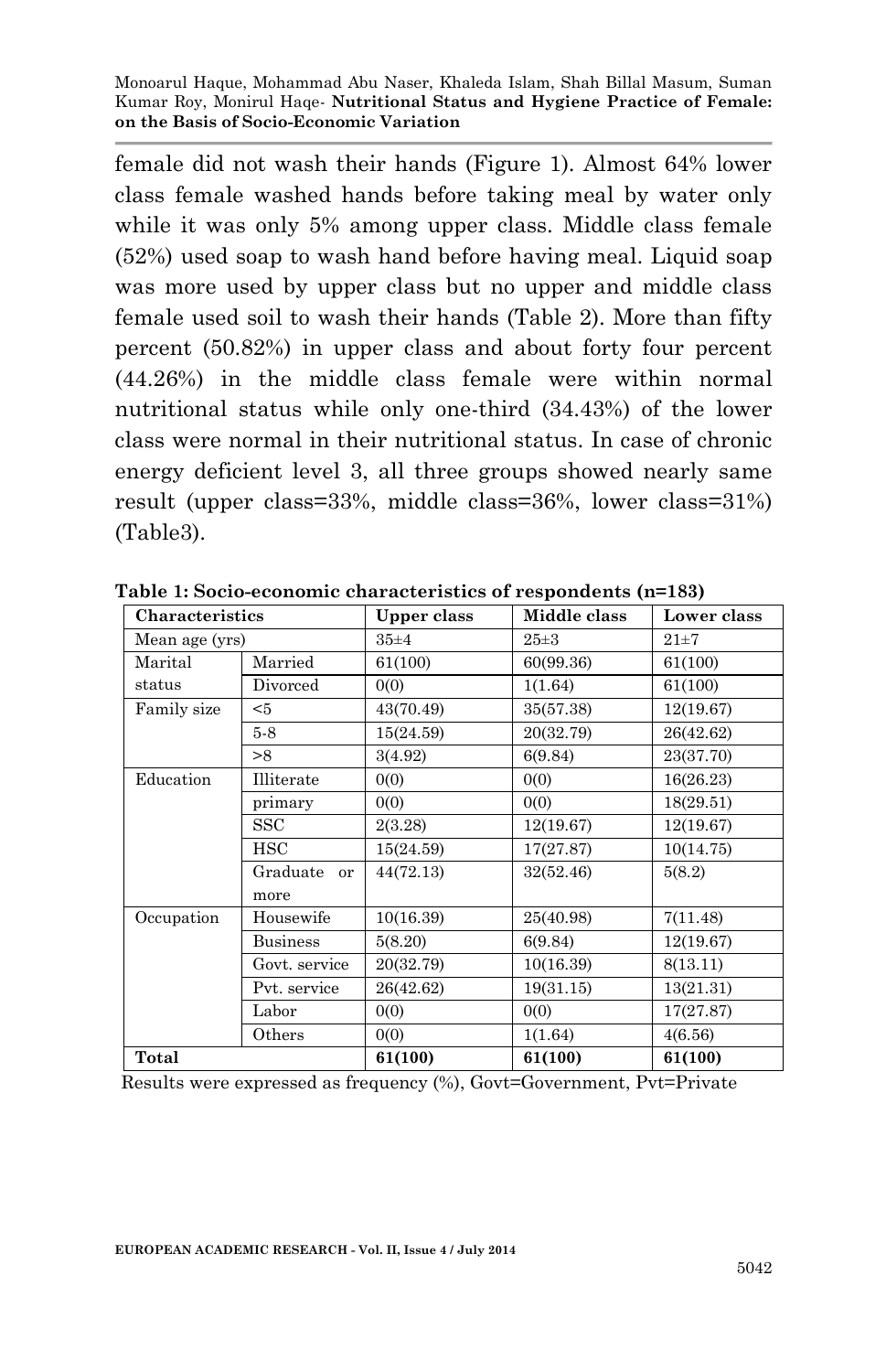

**Table 2: Washing hands by using different media before taking meal (n=183)**

| <b>Items</b> | Upper class | Middle class | Lower class |
|--------------|-------------|--------------|-------------|
| Water        | 3(4.92)     | 11(18.03)    | 39(63.93)   |
| Soap         | 17(27.87)   | 32(52.46)    | 9(14.75)    |
| Liquid soap  | 36(59.02)   | 17(27.87)    | 0(0.0)      |
| Soil         | 0(0.0)      | 0(0.0)       | 13(21.31)   |
| Others       | 5(8.20)     | 1(1.64)      | 0(0.0)      |
| Total        | 61(100)     | 61(100)      | 61(100)     |

Results were expressed as frequency (%)

|                             |  |  |  | Table 3: Nutritional status of respondents according to |  |
|-----------------------------|--|--|--|---------------------------------------------------------|--|
| socioeconomic class (n=183) |  |  |  |                                                         |  |

| <b>Nutritional status</b>           | Upper class | Middle class | Lower class |
|-------------------------------------|-------------|--------------|-------------|
| $\text{CED-1}$<br>(BMI<br>$17.01 -$ | 1(1.64)     | 2(3.28)      | 5(8.20)     |
| 18.50)                              |             |              |             |
| CED-2 (BMI 16.01-17.0)              | 3(4.92)     | 5(8.20)      | 12(19.67)   |
| $\text{CED-3}$ (BMI<16)             | 20(32.79)   | 22(36.07)    | 19(31.15)   |
| (BMI<br>Normal<br>18.50-            | 31(50.82)   | 27(44.26)    | 21(34.43)   |
| 24.99)                              |             |              |             |
| Overweight (BMI 25.01-              | 4(6.56)     | 2(3.28)      | 3(4.92)     |
| 29.99)                              |             |              |             |
| Obese $(BMI>30.0)$                  | 2(3.28)     | 3(4.92)      | 1(1.64)     |
| Total                               | 61(100)     | 61(100)      | 61(100)     |

Results were expressed as frequency (%), WHO cut off value for BMI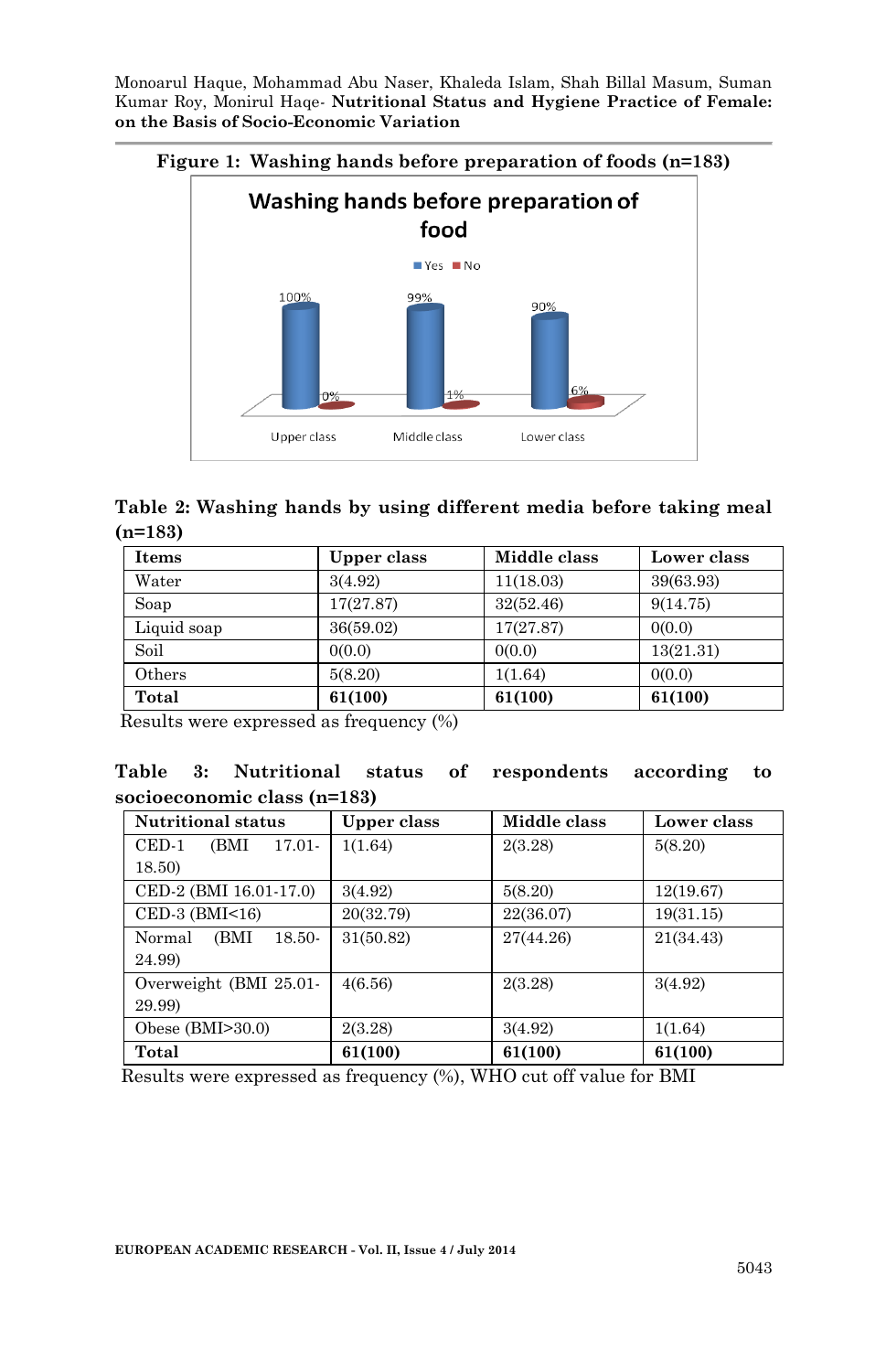### **Discussion**

This study provided some important features of the female, especially their socio-economic, nutritional status, hygiene practice living in different part of Dhaka city with different classes. The present study found that more than fifty percent (50.82%) in upper class and about forty four percent (44.26%) in the middle class female were within normal nutritional status while only one-third (34.43%) of the lower class were normal in their nutritional status. In case of chronic energy deficient level 3, all three groups showed nearly same result (upper class=33%, middle class=36%, lower class=31%) Another study showed that 52.5% respondents were normal, 33.8% respondents were overweight and the rest of respondents 13.7% were obese<sup>1</sup>. Haque MJ and Rashid M showed their study<sup>7</sup> that the weight of about 34% of the respondents was below 40 kg and the height of 15% of them was below 145 cm. The mean weight and height of the respondents were 42.4 kg and 148.7 cm respectively. According to BMI, about 31% of the respondents were suffering from malnutrition (BMI <18.5). More or less similar findings were observed by several studies carried out earlier in slums and rural Bangladesh 3,8,9,10,11 . In some studies it was found that the average weight and height of Bangladeshi women were 42 kg and 154 cm respectively 3,9. The study showed that 25% of the pregnant slum mothers were suffering from severe malnutrition (BMI <17)7 and the mean BMI of this study was similar to earlier reports from slums<sup>8</sup> and rural Bangladesh<sup>12</sup>.

## **Conclusion and Recommendation:**

This study provided some valuable information on the nutritional status of women in Dhaka city. The findings of this cross-sectional study presented a gloomy picture of the city women which might reflect the picture of the women in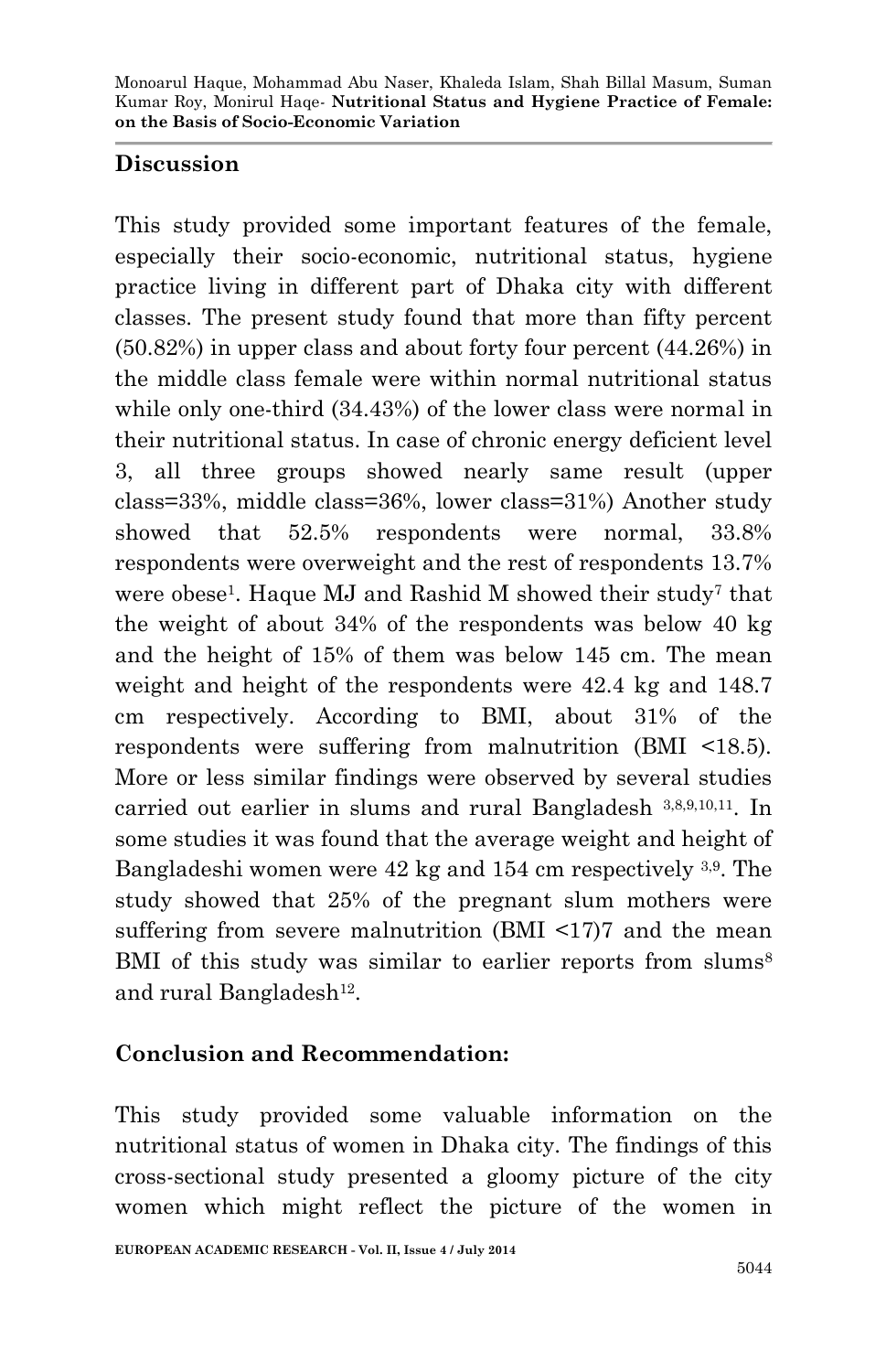Bangladesh as a whole. So, further large scale research is needed.

**Acknowledgment**: The authors express their sincere thanks to all the patients of this study. No external funding was provided for this study.

#### **REFERENCES**

- Ayesha, B., Sonia, Z., Md. Aminul Haque B. 2011 -2012. "Advertisements in Various Television Channels on Food items & Understandability of Telecasted Programs Influencing Nutritional Status of Urban Graduate Mothers." *Bangladesh J. Nutr.* 24-25. [2]
- Bhuiya, A. and Mostafa, G. 1993. "Levels and differentials in weight, height and body mass index among mothers in a rural area of Bangladesh." *The Journal of Bio-social Science* 25 (1): 31-38. [12]
- Gopalan, C. and Rao, K.S.J. 1992. "Nutrition in pregnancy." *Tropical Doctor* 2 (4): 1-3. [5]
- Haque, M. ed. 1991. "Near Miracle in Bangladesh." UNICEF, Dhaka. [6]
- Haque, M.J. and Rashid, M. 2009. "Nutritional Status of the Women of Reproductive Age with Some of Their Sociodemographic Characteristics of a Slum in Dhaka." *Dinajpur Med Col J* 2 (1):2-7. [7]
- Kabir, A.F.M.I. 1997. "Nutrition security for women and children in Bangladesh." *In Touch* 15 (163): 2-3. [11]
- Nahar, B., Sayeed, S., and Salamatullah, Q. 1989-1990. "A comparative study on the nutritional status of females belonging to two different socio-economic groups." *Bangladesh Journal of Nutrition* 3 (1&2): 83-90. [4]
- Nessa, N. and Mahmuda, M.A. 1997. "Situation of women in Bangladesh: their health and nutritional status and